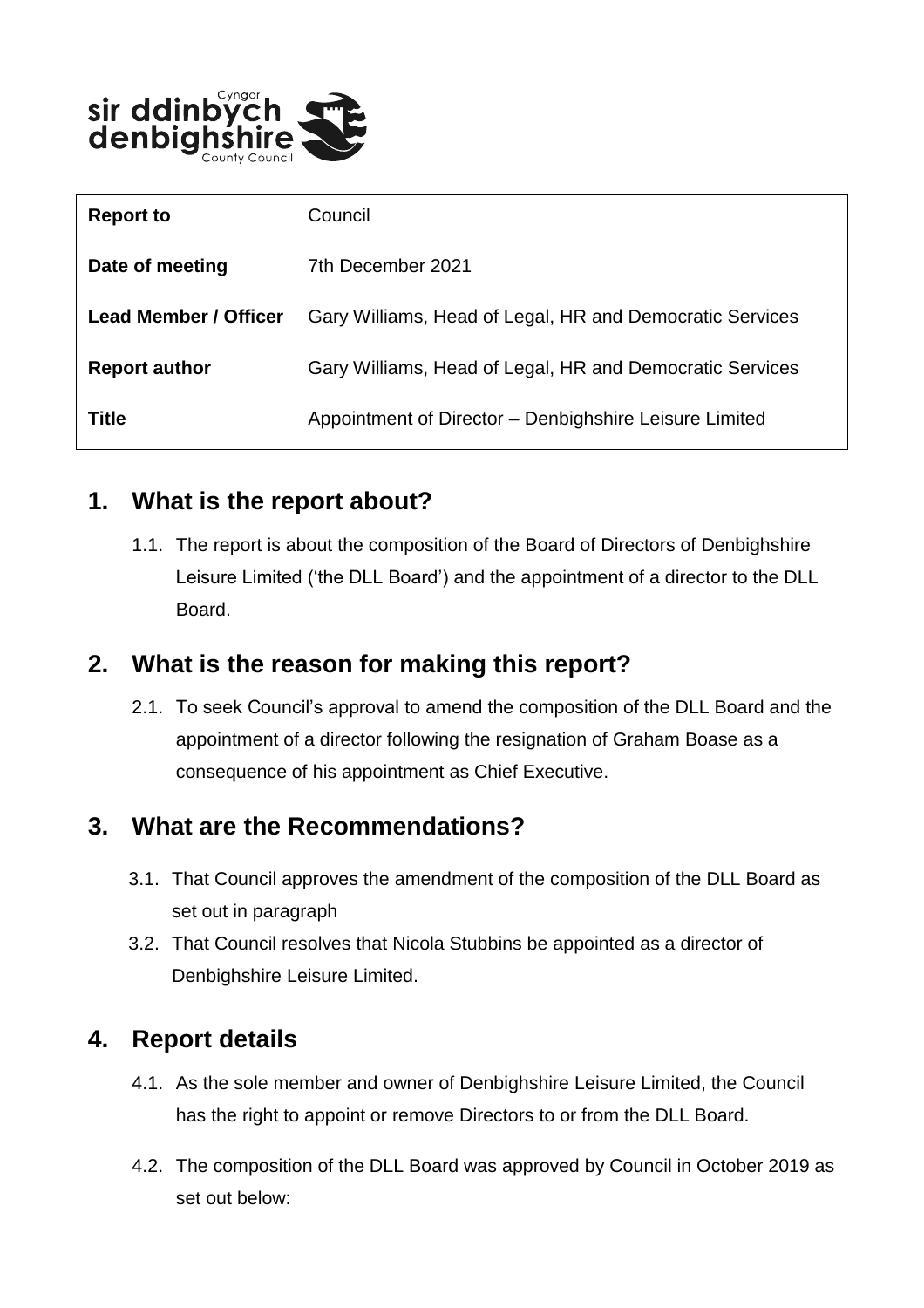- Corporate Director: Economy and Public Realm (currently vacant)
- Lead Member for Well-Being and Independence (Cllr Bobby Feeley)
- Lead member for Education, Children's Services and Public Engagement (Cllr Huw Hilditch-Roberts)
- Managing Director (Jamie Groves)
- Independent Director x 2, (Paul McGrady and Sian Rogers) and
- A non-Cabinet member (Cllr Peter Prendergast)
- 4.3. The composition of the Strategic Governance Board (SGB) was approved by Cabinet in September 2019. It was agreed that the Chief Executive would act as Chair of the SGB.
- 4.4. The appointment of Graham Boase as Chief Executive has necessitated his resignation from the DLL Board as he will, in his new role, act as Chair of the SGB.
- 4.5. There is therefore a vacancy on the DLL Board that the Council will need to fill. The post of Corporate Director: Economy and Public Realm is also vacant. In these circumstances the Council needs to consider whether or not to alter the composition of the DLL Board or continue with the vacancy.
- 4.6. It is proposed that the composition of the DLL Board be amended, so that the position allocated to the Corporate Director: Economy and Public Realm will instead be occupied by a member of the Council's Strategic Leadership Team (SLT).
- 4.7. The benefit of this change to the composition of the DLL Board will be to give the Council increased flexibility in choosing whom to appoint as a Director.
- 4.8. The Strategic Governance Board has considered the proposed amendment to the composition of the Board and, at its meeting on 25<sup>th</sup> October 2021, has recommended that the composition be amended as suggested and that a nomination be sought from SLT.
- 4.9. Denbighshire Leisure Limited ('DLL') has been consulted in respect of the proposed change to the composition of the Board. The Council received a response from the company. DLL's view is that the position of director should remain vacant at the present time.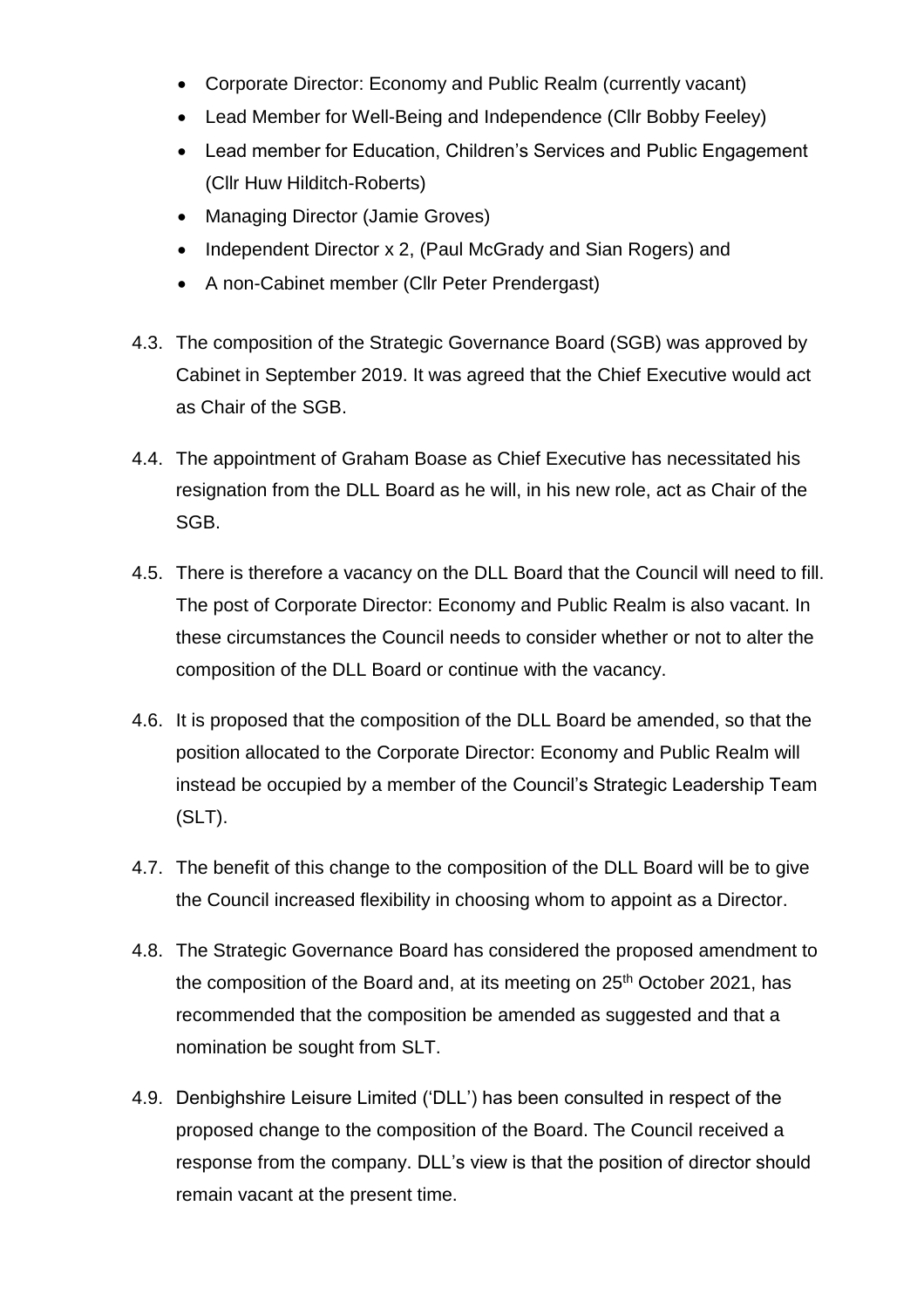4.10.CET and SLT have been consulted and have recommended that Nicola Stubbins, Corporate Director: Communities be put forward to Council for appointment to the DLL Board as a director. The members of the Strategic Governance Board have been consulted as set out in paragraph 8.2 of this report. The outcome of that consultation was that the overwhelming majority of members of the Board agreed with the recommendation.

### **5. How does the decision contribute to the Corporate Priorities?**

5.1. This report does not directly impact upon the Corporate Priorities.

# **6. What will it cost and how will it affect other services?**

6.1. There are no costs directly associated with this report.

#### **7. What are the main conclusions of the Well-being Impact Assessment?**

7.1. A Well-being Impact Assessment is not required for this report.

### **8. What consultations have been carried out with Scrutiny and others?**

- 8.1. The SGB has considered the proposal to change the composition of the DLL Board as described above and has agreed to recommend this change to the Council. CET has been consulted on the proposal and has confirmed its agreement to it. CET also considered the identification of an individual to be appointed from SLT and proposed that Nicola Stubbins be recommended to Council for appointment as a director. SLT has endorsed this recommendation. DLL has been consulted and has written to express its view that the position on the DLL Board remain vacant at the current time.
- 8.2. Due to the timing of this report it was necessary to consult the membership of the Strategic Governance Board by e-mail. One member did not respond in time for the preparation of this report. One member who responded agreed with the position of DLL that the position should remain vacant pending any review of the Council's senior management structure. The remaining 6 members of the Board who responded agreed with the recommendation set out in paragraph